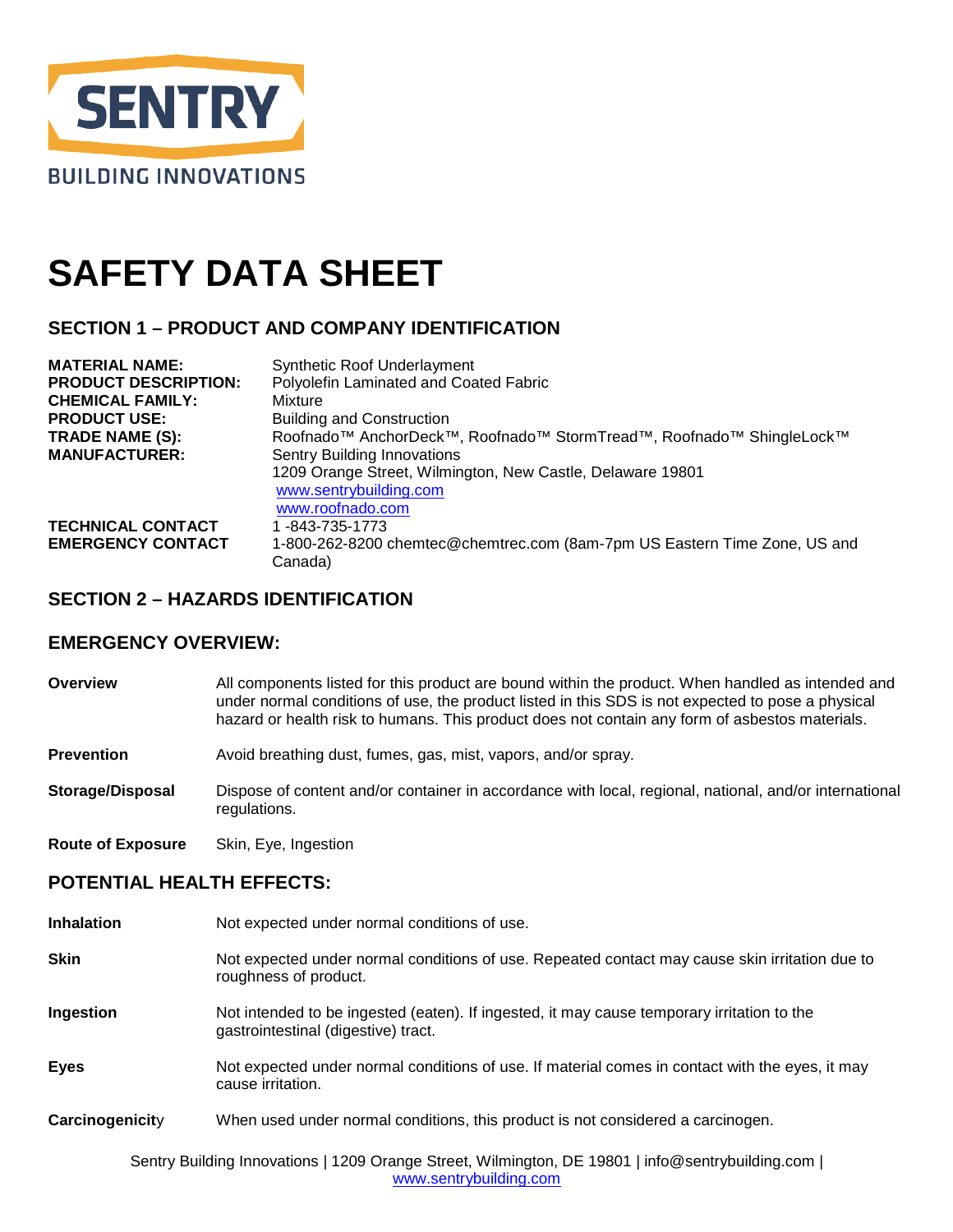

| <b>HEALTH</b>         |  |
|-----------------------|--|
| <b>FLAMMABILITY</b>   |  |
| <b>REACTIVITY</b>     |  |
| <b>SPECIAL NOTICE</b> |  |

## **HAZARD RATING (NFPA) HAZARD RATING (HMIS®)**

| <b>HEALTH</b>          | ŋ |  |
|------------------------|---|--|
| <b>FLAMMABILITY</b>    | 1 |  |
| <b>PHYSICAL HAZARD</b> | n |  |
| PERSONAL PROTECTION    | x |  |

*NFPA – National Fire Protection Association HMIS® is a registered trademark of the American Coatings Association*

Degree of Hazard

- 0 Minimal (Insignificant)
- 1 Slight
- 2 Moderate
- 3 Serious (High)
- 4 Severe (Extreme)

# **SECTION 3 – COMPOSITION / INFORMATION ON INGREDIENTS**

| <b>CHEMICAL NAME</b> | <b>COMMON NAME</b>              | <b>CAS NUMBER</b> | <b>PERCENT BY WEIGHT</b> |
|----------------------|---------------------------------|-------------------|--------------------------|
| Polypropylene        | Non-woven and Woven Fabric      | 9003-07-0         | >75%                     |
| Polyethylene         | Polymer Extrusion Coating       | 9002-88-4         | $< 10\%$                 |
| Calcium Carbonate    | Calcium Carbonate               | 1317-65-3         | $< 5\%$                  |
| Light Stabilizer     | <b>IUV Additive masterbatch</b> | 70624-18-9        | $< 2\%$                  |

**Any concentration shown as a range is to protect confidentiality or is due to batch variability.** 

**Note:** NA = Not Available NE = Not Established

# **SECTION 4 – FIRST AID MEASURES**

**INHALATION** Remove to fresh, uncontaminated air.

**SKIN** For minor burns due to molten plastic, use running cold water.

**INGESTION** If product is ingested, do not induce vomiting. If vomiting occurs, keep head lower than hips to avoid aspiration of vomit into the lungs, which can cause inflammation or pneumonitis. Get immediate medical attention.

Sentry Building Innovations | 1209 Orange Street, Wilmington, DE 19801 | info@sentrybuilding.com | [www.sentrybuilding.com](http://www.sentrybuilding.com/)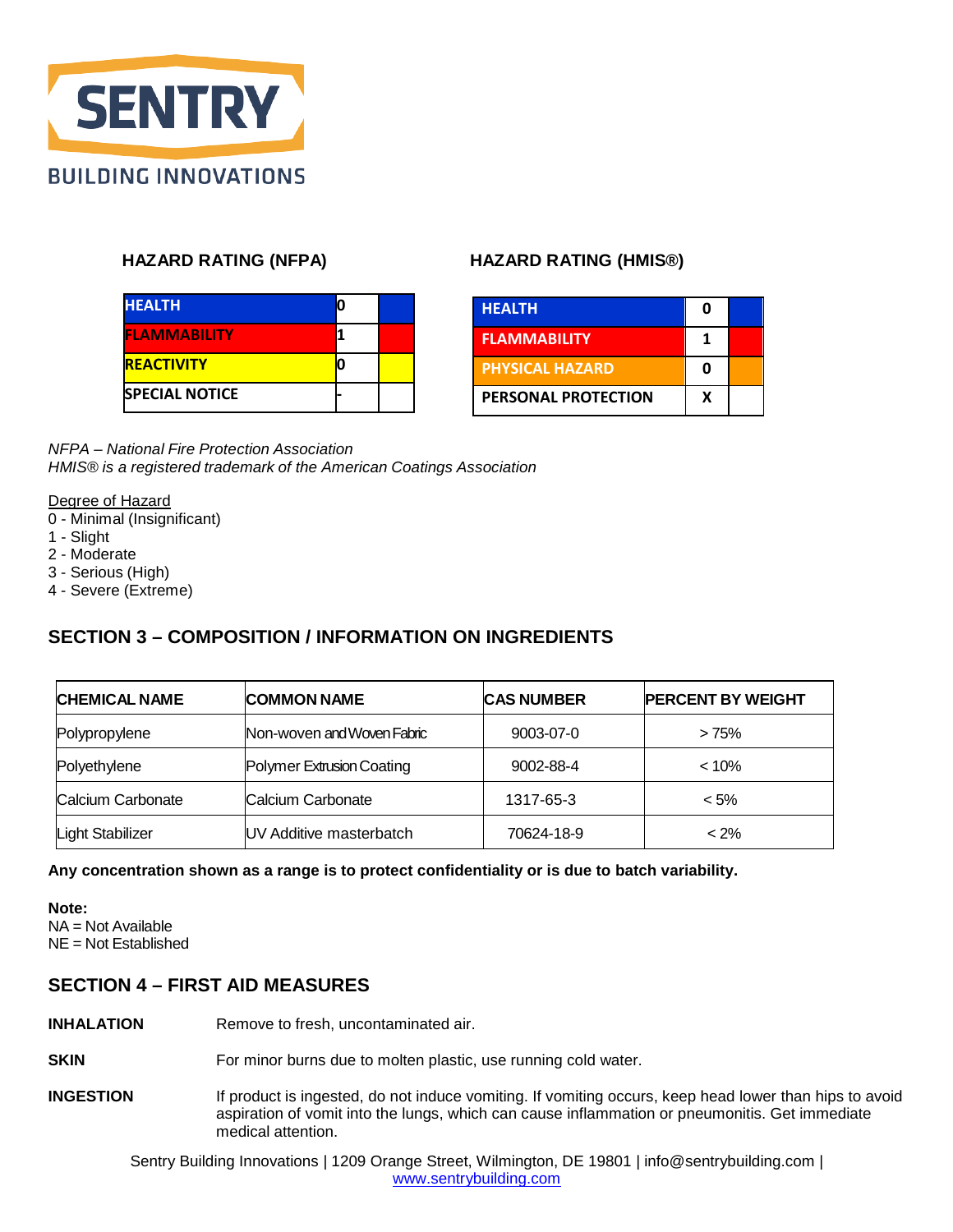

**EYES** If material comes into contact with the eyes, immediately flush with plenty of cool water for at least 20 minutes preferably at an eye wash fountain or until irritation subsides, occasionally lifting the eye lids to ensure thorough rinsing. If irritation develops or persists, seek medical attention.

**NOTES TO PHYSICIANS/ FIRST AID PROVIDERS** None

### **SECTION 5 – FIRE FIGHTING MEASURES**

| <b>EXTINGUISHING MEDIA</b>                           | Water spray, Foam, Carbon Dioxide, Dry Chemical.                                                                                                                                                                                               |
|------------------------------------------------------|------------------------------------------------------------------------------------------------------------------------------------------------------------------------------------------------------------------------------------------------|
| UNSUITABLE EXTINGUISHING MEDIA                       | No data available                                                                                                                                                                                                                              |
| <b>HAZARDOUS COMBUSTION-</b><br><b>PRODUCTS</b>      | Carbon Dioxide, Carbon Monoxide, Unidentified organic compounds. If<br>burned, the material could release toxic fumes and smoke.                                                                                                               |
| <b>FIRE FIGHTING PROCEDURES</b>                      | Combustible. Avoid breathing fumes. Use extinguishing measures that are<br>appropriate to local circumstances and surrounding environment.                                                                                                     |
| <b>FIRE FIGHTER PROTECTION</b>                       | Molten polypropylene tends to flow or drip; proper protection required.<br>Firefighters should not enter confined space without wearing NIOSH-<br>approved self-contained breathing apparatus with full face mask and<br>protective equipment. |
| <b>UNUSUAL FIRE AND-</b><br><b>EXPLOSION HAZARDS</b> | None known                                                                                                                                                                                                                                     |
| <b>SECTION 6 - ACCIDENTAL RELEASE MEASURES</b>       |                                                                                                                                                                                                                                                |
| <b>PERSONAL PRECAUTIONS</b>                          | Not applicable                                                                                                                                                                                                                                 |
| <b>EMERGENCY PROCEDURES</b>                          | Not applicable                                                                                                                                                                                                                                 |
| <b>ENVIRONMENTAL-</b><br><b>PRECAUTIONS</b>          | No data available                                                                                                                                                                                                                              |
| <b>CLEAN-UP PROCEDURES</b>                           | Pick up large pieces. Vacuum dust. If sweeping is necessary, avoid<br>creating dusts by using a dust suppressant such as water. This will help to<br>minimize potential exposures.                                                             |
| <b>WASTE DISPOSAL METHOD</b>                         | Scoop up material and dispose in accordance with Federal, State, and local<br>regulations. Do not burn.                                                                                                                                        |
| <b>SECTION 7 - HANDLING AND STORAGE</b>              |                                                                                                                                                                                                                                                |

**HANDLING PROCEDURES** When handling uncontained material, use personal protective equipment as described in Section 8 of this SDS.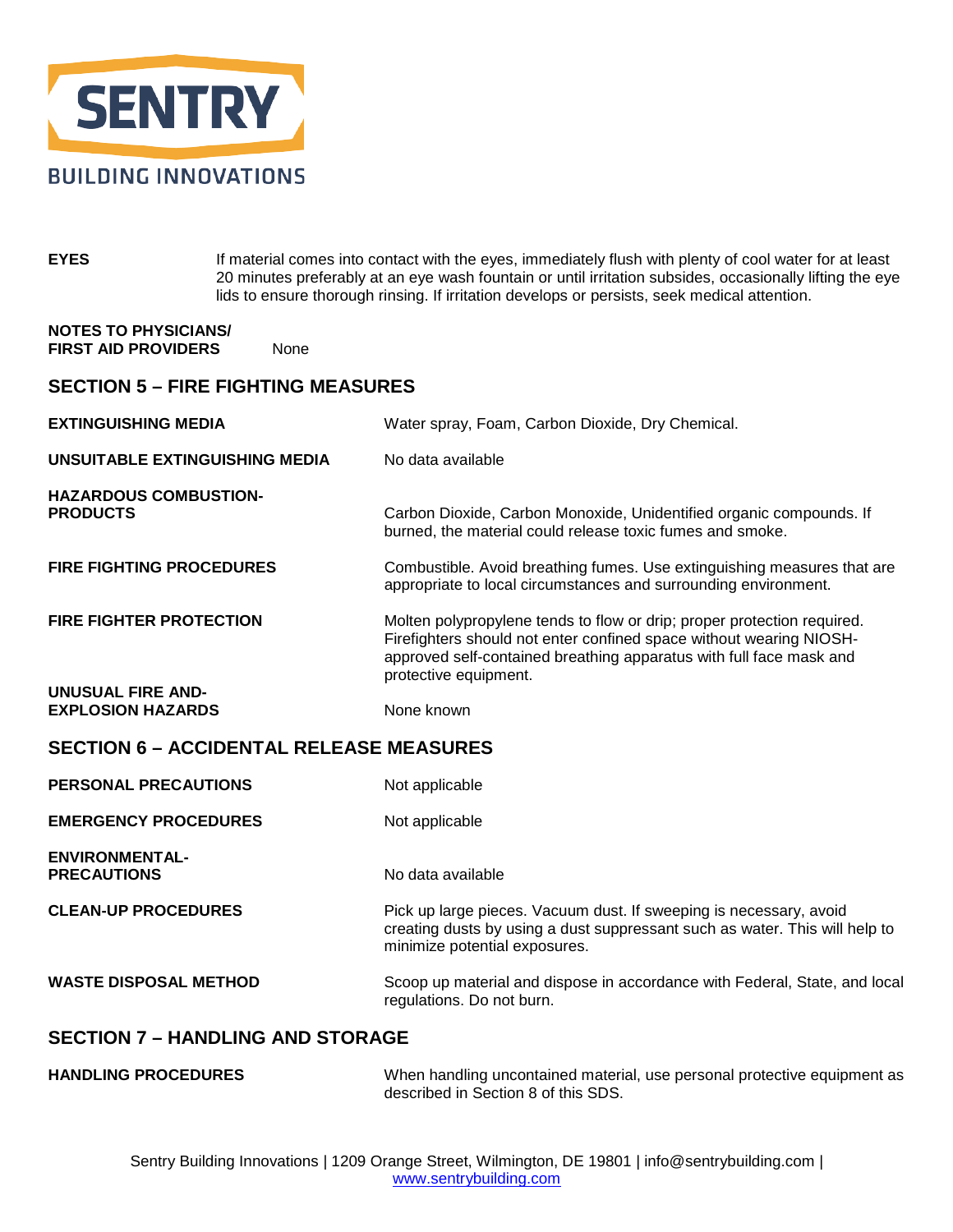

| <b>STORAGE PROCEDURES</b>     | Store material in accordance with instructions on the product packaging, if<br>any. Material should be kept clean, dry, and in original packaging. Keep this<br>product away from heat, sparks, ignition sources, and open flames in<br>accordance with applicable laws and regulations.                          |
|-------------------------------|-------------------------------------------------------------------------------------------------------------------------------------------------------------------------------------------------------------------------------------------------------------------------------------------------------------------|
| <b>SPECIAL PACKAGING-</b>     |                                                                                                                                                                                                                                                                                                                   |
| <b>MATERIALS</b>              | No data available                                                                                                                                                                                                                                                                                                 |
| <b>INCOMPATIBLE MATERIALS</b> | Not known                                                                                                                                                                                                                                                                                                         |
| <b>OTHER PRECAUTIONS</b>      | Comply with OSHA and other safety standards and codes for roof work.<br>Always use Fall Protection Systems when working on roofs. Product may<br>be slippery when wet, dusty or covered with water, ice, dew, frost, or snow.<br>Do not walk on material that has not been securely fastened to the roof<br>deck. |

### **SECTION 8 – EXPOSURE CONTROLS / PERSONAL PROTECTION**

### **PERSONAL PROTECTIVE EQUIPMENT:**

| <b>RESPIRATORY-PROTECTION</b>                      | Not needed under normal use conditions.                                                                                                                                                                           |
|----------------------------------------------------|-------------------------------------------------------------------------------------------------------------------------------------------------------------------------------------------------------------------|
| <b>EYES/FACE PROTECTION</b>                        | Safety glasses with side shields are recommended                                                                                                                                                                  |
| <b>HANDS PROTECTION</b>                            | Leather or Cotton gloves recommended when handling to protect<br>against mechanical abrasion. Promptly clean hands with waterless hand<br>cleaner, clean fingernails and wash with soap and water after handling. |
| <b>SKIN/BODY PROTECTION</b>                        | Normal work clothing (long sleeved shirts, long pants, and non-skid shoes<br>or boots with 6-inc leather uppers) is recommended during application<br>and/or tear-off activities                                  |
| <b>OTHER PROTECTIVE- EQUIPMENT</b>                 | Should be provided as necessary to prevent irritation of the throat, eyes,<br>and skin and to keep exposures below the applicable exposure limits<br>identified in this section.                                  |
| <b>WORK HYGIENE-PRACTICES</b>                      | Use good industrial hygiene practices when handling the material. Wash<br>exposed skin prior to eating, drinking or smoking and at the end of the shift.                                                          |
| <b>EXPOSURE GUIDELINES</b>                         | Handle using methods and techniques that minimize dust or fume<br>generation.                                                                                                                                     |
| <b>ENGINEERING CONTROLS/</b><br><b>VENTILATION</b> | Not needed under normal conditions of use.                                                                                                                                                                        |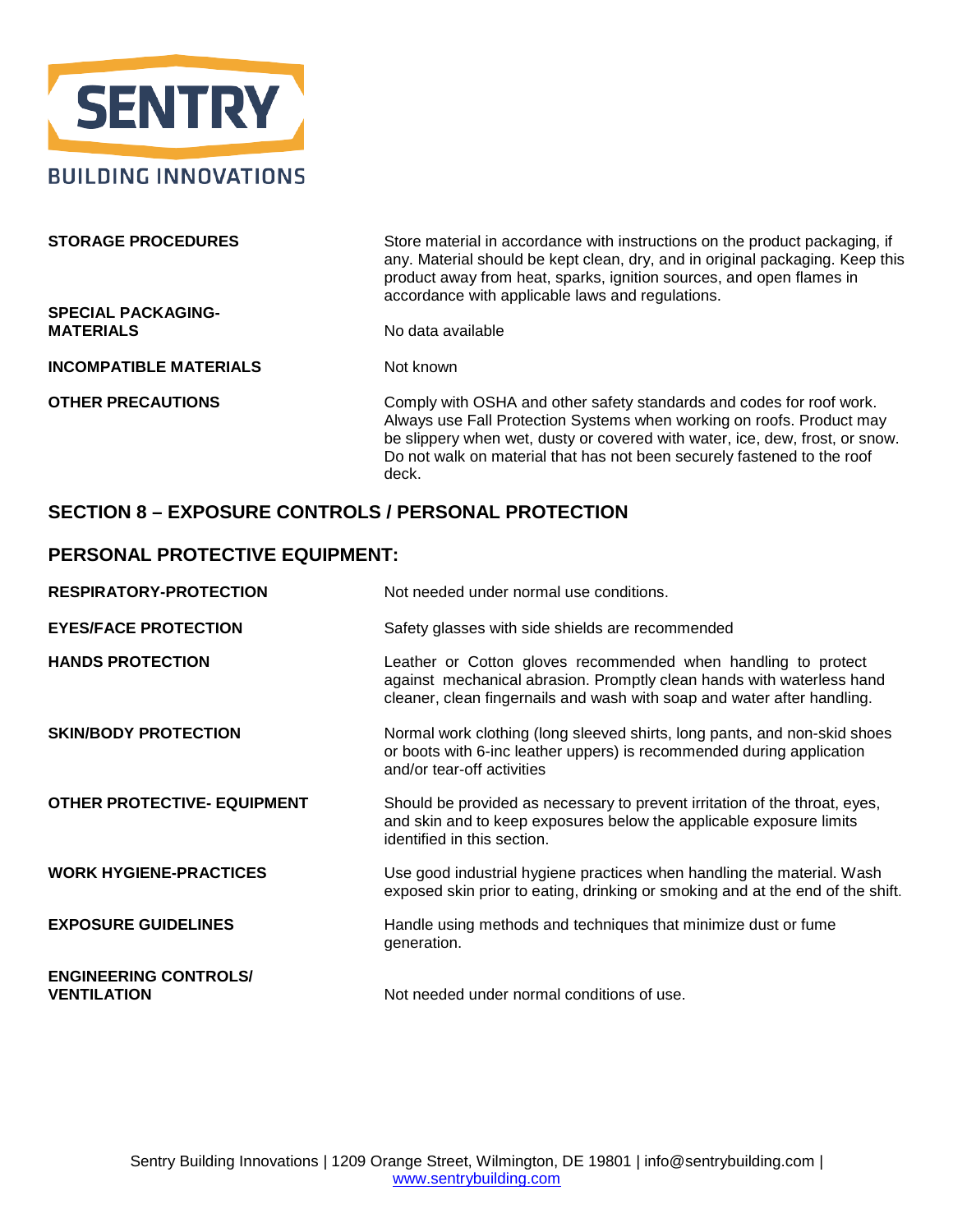

| <b>CHEMICAL NAME</b> | <b>COMMON NAME</b>              |                   | <b>EXPOSURE LIMIT</b> |                      |
|----------------------|---------------------------------|-------------------|-----------------------|----------------------|
|                      |                                 | <b>CAS NUMBER</b> | <b>ACGIH (TWA)</b>    | <b>OSHA (PEL)</b>    |
| Polypropylene        | Non-woven and Woven Fabric      | 9003-07-0         | 10 mg/m $3$           | 15 mg/m $3$          |
| Polyethylene         | Polymer Extrusion Coating       | $9002 - 88 - 4$   | $10 \text{ mg/m}^3$   | 15 mg/m <sup>3</sup> |
| Calcium Carbonate    | Calcium Carbonate               | 1317-65-3         | <b>NE</b>             | <b>NE</b>            |
| Light Stabilizer     | <b>IUV Additive Masterbatch</b> | 70624-18-9        | <b>NE</b>             | <b>NE</b>            |

**Note:**

NA = Not Available

NE = Not Established

# **SECTION 9 – PHYSICAL AND CHEMICAL PROPERTIES**

| <b>Physical Form</b>                                    | Solid                | <b>Taste</b>                     | No data available   |
|---------------------------------------------------------|----------------------|----------------------------------|---------------------|
| Appearance                                              | Sheet in roll form   | Odor                             | Mild petroleum odor |
| <b>Color</b>                                            | Various colors       | <b>Odor Threshold</b>            | No applicable       |
| <b>Boiling Point</b>                                    | N/A                  | <b>Vapor Pressure</b>            | No data             |
| <b>Melting Point</b>                                    | $>$ 235 $^{\circ}$ F | <b>Vapor Density</b>             | No data             |
| <b>Freezing Point</b>                                   | No data              | <b>Evaporation Rate</b>          | No data             |
| <b>Specific Gravity</b>                                 | Variable             | <b>VOC (Weight)</b>              | No data             |
| <b>Density</b>                                          | No data              | VOC (Volume)                     | No data             |
| <b>Bulk Density</b>                                     | No data              | <b>Volatiles (Weight)</b>        | No data             |
| <b>Viscosity</b>                                        | No data              | <b>Volatiles (Volume)</b>        | No data             |
| pH (Undiluted Product)                                  | No data              | <b>Flash Point</b>               | $>570^0$ F          |
| <b>Water Solubility</b>                                 | Insoluble            | <b>Flash Point Test Type</b>     | COC                 |
| <b>Solvent Solubility</b>                               | No data              | <b>Upper Explosion Limit</b>     | No data             |
| <b>Partition Coefficient-</b><br><b>Octanol / Water</b> | No data              | <b>Lower Explosion Limit</b>     | No data             |
| <b>Molecular Weight</b>                                 | No data              | <b>Auto Ignition</b>             | No data             |
| <b>Decomposition Temp.</b>                              | No data              | <b>Flammability (Solid, Gas)</b> | No data             |

# **SECTION 10 – STABILITY AND REACTIVITY**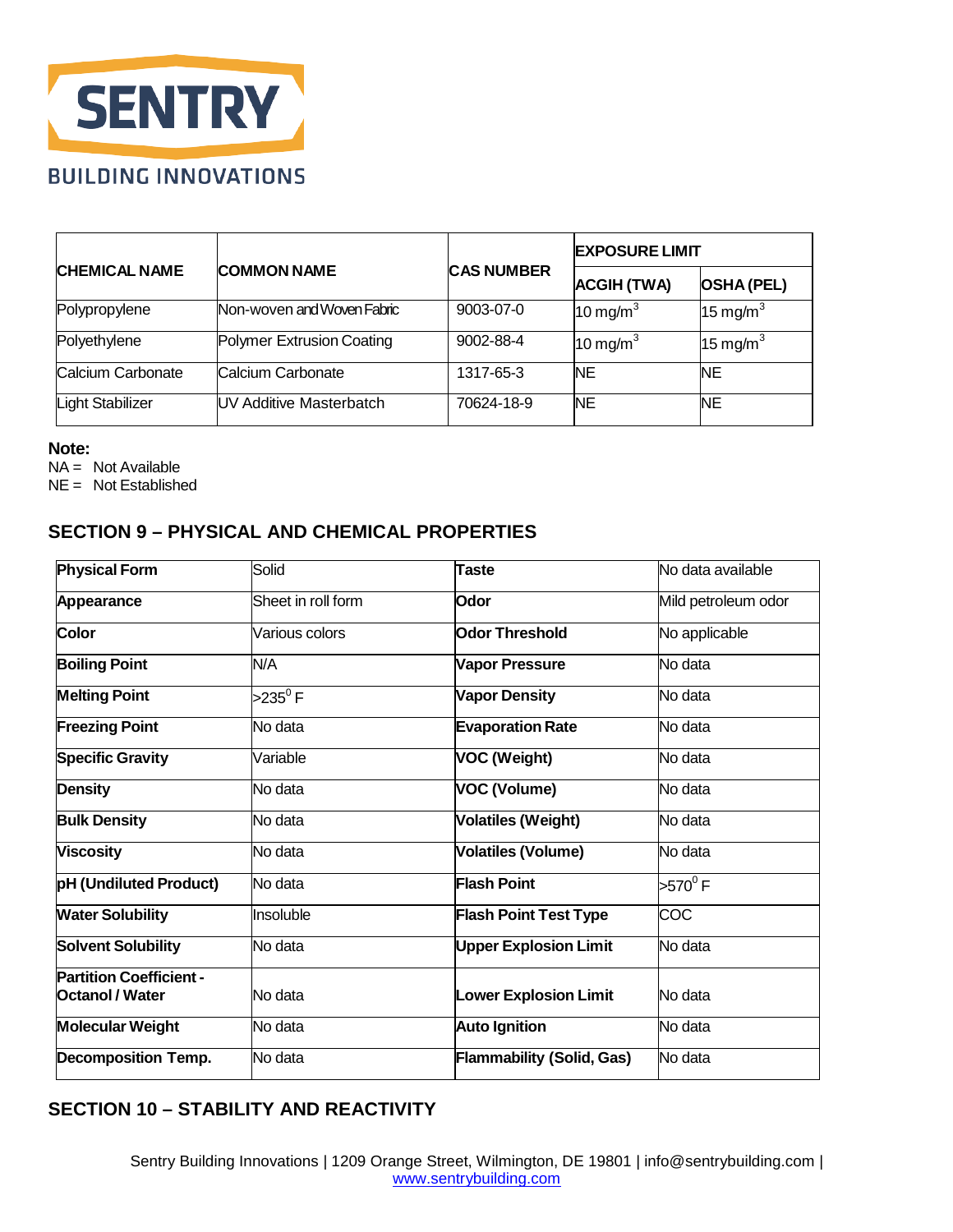

| <b>THERMAL STABILITY</b>                                                                                              | Stable under normal conditions of use.                                                                                                                                                                                                         |
|-----------------------------------------------------------------------------------------------------------------------|------------------------------------------------------------------------------------------------------------------------------------------------------------------------------------------------------------------------------------------------|
| <b>HAZARDOUS-</b><br><b>DECOMPOSITION</b><br><b>HAZARDOUS-</b><br><b>POLYMERIZATION</b><br><b>CONDITIONS TO AVOID</b> | Upon decomposition this product may form carbon dioxide, carbon monoxide, and<br>unidentified organic compound during heating or burning.<br>Will not occur.<br>Keep this product away from heat, sparks, ignition sources, and open flames in |
| <b>INCOMPATIBLE MATERIALS</b>                                                                                         | accordance with applicable laws and regulations.<br>None known                                                                                                                                                                                 |
| <b>SECTION 11 - TOXICOLOGICAL INFORMATION</b>                                                                         |                                                                                                                                                                                                                                                |
| <b>ACUTE EFFECTS</b>                                                                                                  | Repeated contact may cause skin irritation due to roughness of product. If material<br>comes in contact with the eyes, it may cause irritation. If ingested, it may cause<br>temporary irritation to the gastrointestinal (digestive) tract.   |
| <b>CHRONIC EFFECTS</b>                                                                                                | None known                                                                                                                                                                                                                                     |
| <b>SECTION 12 - ECOLOGICAL INFORMATION</b>                                                                            |                                                                                                                                                                                                                                                |
| <b>ECOTOXICITY</b>                                                                                                    | No data available for this product                                                                                                                                                                                                             |

- **PERSISTENCE/DEGRADABILITY** No data available for this product
- **BIOACCUMULATION POTENTIAL** No data available for this product
- **MOBILITY IN SOIL** No data available for this product

**OTHER ADVERSE EFFECTS (GHG, OZONE)** No data available for this product

### **SECTION 13 – DISPOSAL CONSIDERATIONS**

| <b>PRODUCT INFORMATION</b>   | This product, as supplied, is not expected to be a hazardous waste when it is<br>disposed of according to the U.S. Environmental Protection Agency (EPA) under<br>Resource Conservation and Recovery Act (RCRA) regulations. |
|------------------------------|------------------------------------------------------------------------------------------------------------------------------------------------------------------------------------------------------------------------------|
| <b>DISPOSAL INSTRUCTIONS</b> | Dispose of waste material in accordance with Federal, State, and Local<br>environmental regulations.                                                                                                                         |
| <b>RCRA CLASS</b>            | None                                                                                                                                                                                                                         |

#### **SECTION 14 – TRANSPORT INFORMATION**

#### **U. S. DEPARTMENT OF TRANSPORTATION**

| Proper Shipping Name | N/A |
|----------------------|-----|
| Hazard Class         | N/A |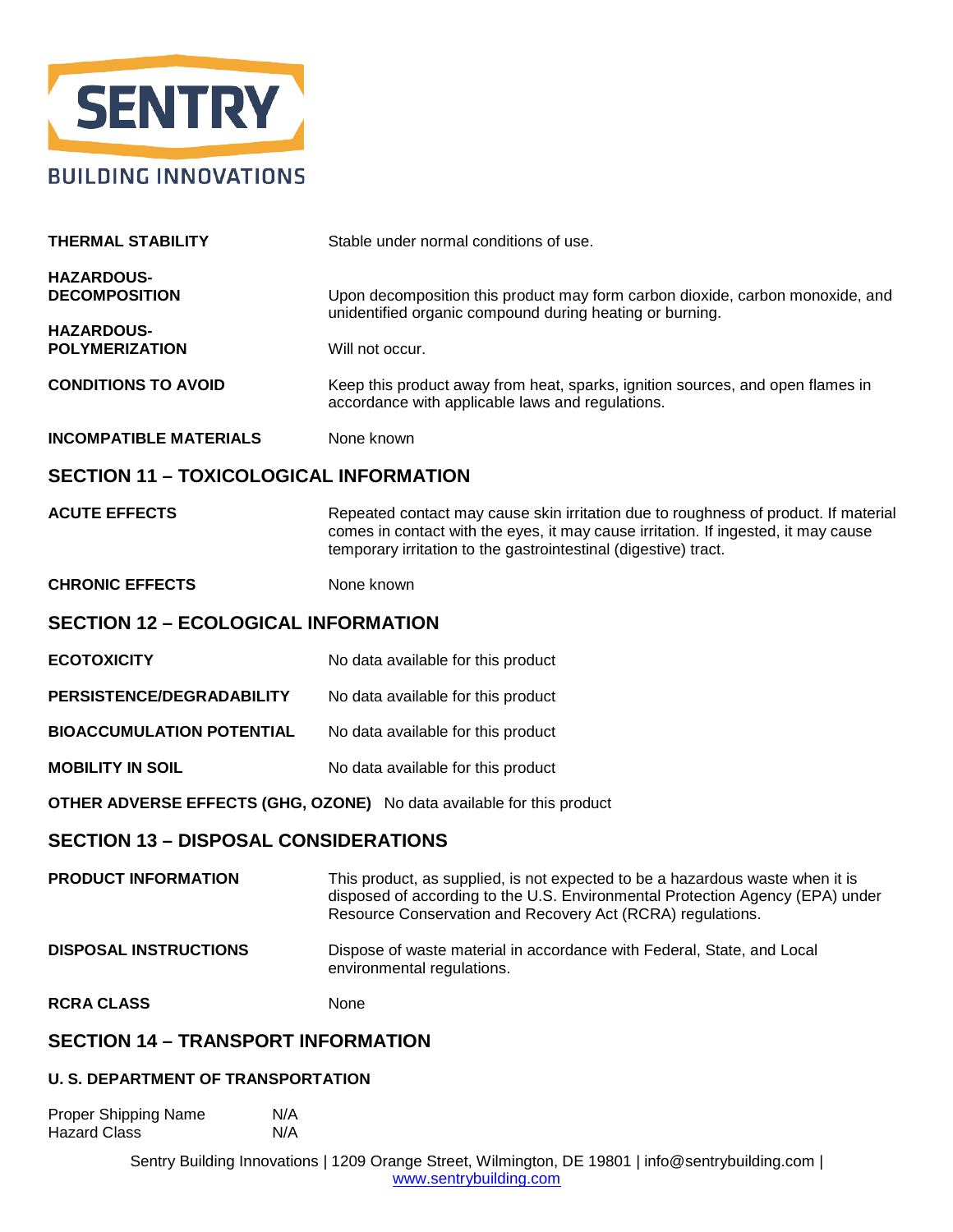

| <b>ID Number</b> | N/A |
|------------------|-----|
| Packing Group    | N/A |
| Label Statement  | N/A |
| Other            | N/A |

#### **INTERNATIONALTRANSPOR REGULATION**

This product is not classified as dangerous goods according to international transport regulations.

| <b>UN Number</b>               | N/A |
|--------------------------------|-----|
| <b>UN Proper Shipping Name</b> | N/A |
| Packing Group                  | N/A |
| <b>Environmental Hazards</b>   | N/A |
| <b>Transport in Bulk</b>       | N/A |
| <b>Special Precautions</b>     | N/A |

# **SECTION 15 – REGULATORY INFORMATION**

#### **INTERNATIONAL REGULATIONS**

These products are not considered articles per international product regulations and as such, these products do not require registration or notification on the various country-specific inventories.

#### **U. S. FEDERAL REGULATIONS**

| <b>TSCA</b>              | None                                                         |                                                                       |  |
|--------------------------|--------------------------------------------------------------|-----------------------------------------------------------------------|--|
| <b>CERCLA</b>            | None                                                         |                                                                       |  |
| <b>SARA</b>              |                                                              |                                                                       |  |
| <b>Section 302</b>       | None of the product components are listed under this section |                                                                       |  |
| <b>Section 311/312</b>   | None of the product components are listed under this section |                                                                       |  |
| Section 313              | None of the product components are listed under this section |                                                                       |  |
| <b>STATE REGULATIONS</b> | None                                                         |                                                                       |  |
| Note:                    |                                                              | <b>TSCA</b> Toxic Substances Control Act                              |  |
|                          | <b>CERCLA</b>                                                | Comprehensive Environmental Response Compensation and Liabilities Act |  |
|                          | <b>SARA</b>                                                  | Superfund Amendments and Reauthorization Act of 1986 (SARA) Title III |  |
|                          | Section 302                                                  | <b>Extremely Dangerous Hazardous Substances</b>                       |  |
|                          |                                                              | Section 311/312 Immediate health; Delayed health; Fire hazard         |  |
|                          | Section 313                                                  | Reportable Ingredients                                                |  |